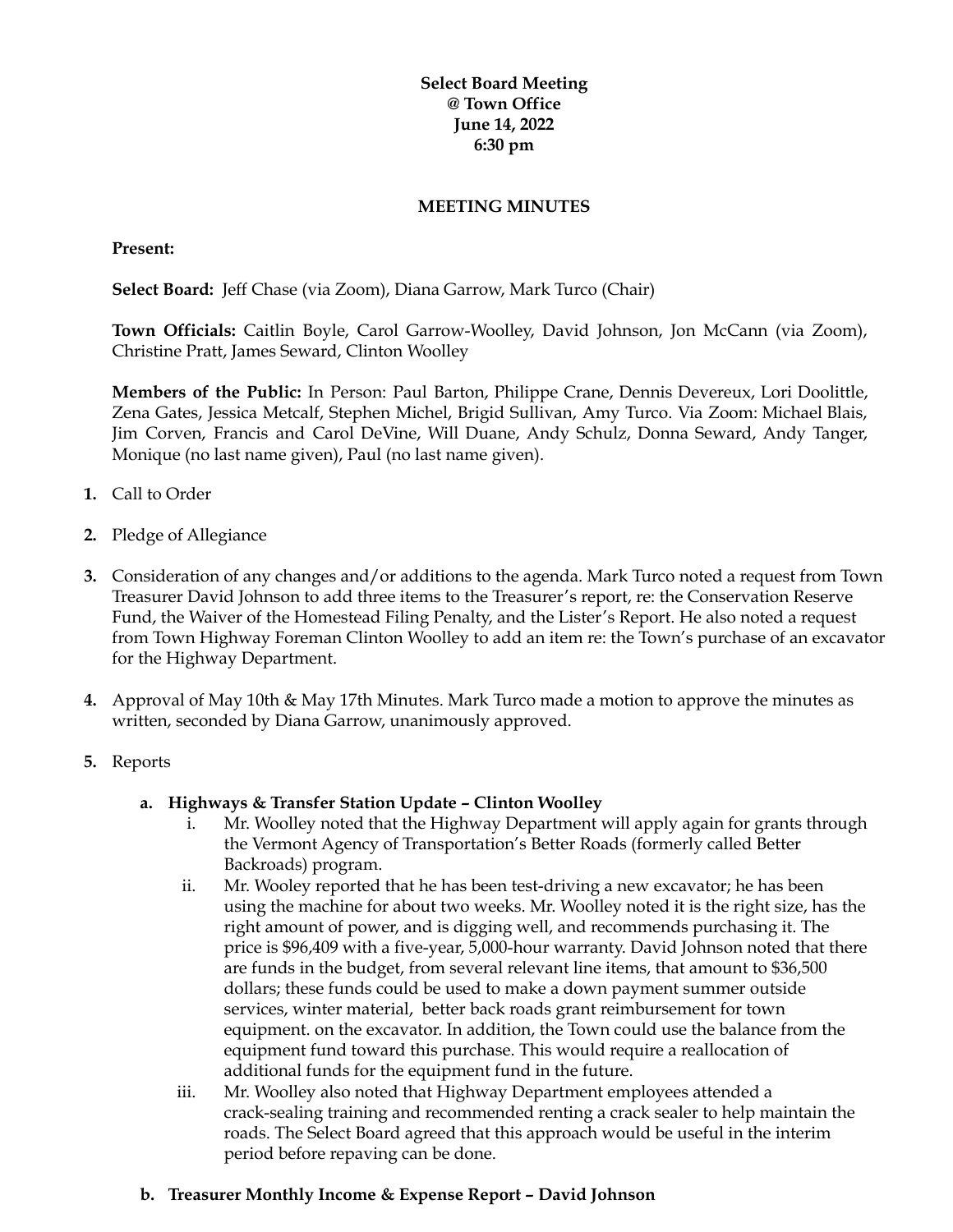- i. David Johnson noted that the Town budget is in good shape through the end of the year. We will have an approximately \$300K surplus in funds for the operating budget at the end of the year, which will be used to operate the Town until tax payments are received next year. Additionally, the delinquent tax collector has reported that there are three properties that are delinquent in paying taxes; two have received a letter from the Town attorney. One has made partial payments.
- ii. **Internal Financial Controls Checklist for Municipalities:** David presented this report to the Select Board for receipt and signature; this report is required of municipalities by state statute but does not need to be filed with the state. Diana Garrow made a motion to accept the Internal Financial Controls Checklist; Mark Turco seconded; unanimously approved.
- iii. **Conservation Reserve Fund:** David Johnson noted that only \$50 of the \$500 budgeted in the Conservation Reserve Fund has been spent. David Johnson wondered whether it is necessary to establish a Reserve Fund for the remaining \$450. Fra Devine noted his desire to establish the Reserve Fund; David Johnson will do so.
- iv. **Waiver of the Homestead Filing Penalty:** David Johnson asked whether the Select Board would like to waive the filing penalty for property owners who file their homestead declaration late, as has been done historically. Diana Garrow made a motion to waive the homestead filing penalty fee. Mark Turco seconded; unanimously approved.
- v. **Lister's Report:** David Johnson noted that there were 16 grievances; 3 were denied; 10 were reduced and 2 are unchanged due to the property owner's ultimate satisfaction with the assessment after meeting with the Listers. One grievance will go to the Board of Civil Authority. Overall, the Town's Grand List has grown by \$5.7 million.

### **c. Mount Holly Planning Commission Update – Jon McCann**

i. No updates at this time. No meeting was held this month due to illness.

### **d. Mount Holly Conservation Commission Update – Phil Crane**

- i. **General Updates:** Fra Devine reported that the Conservation Commission received a "Tiny Grant" of \$500 from The Association of Vermont Conservation Commissions (AVCC). These grants are small grants given to Town conservation efforts. The grant will be applied to ongoing conservation efforts at Star Lake. The Vermont DEC also approved the Commission's grant application to place a bottom barrier in Star Lake. The Conservation Commission also voted unanimously to approve the proposal to be presented later this evening by the Mount Holly Conservation Trust re: the transfer of land in Mount Holly to the State of Vermont.
- ii. **Shade Tree Update:** Phil Crane, on behalf of the Conservation Commission, has created a comprehensive Shade Tree Preservation plan, portions of which are required by state statute, and which outlines how the town will maintain or remove trees that qualify under state statute as "shade trees." (A "shade tree" is defined by the law as a shade or ornamental tree that is located in whole or in part within the limits of a public way or public places, provided the tree was planted by a town or is designated as a shade tree in the town's Shade Tree Preservation Plan.) The Conservation Commission requests that the Select Board consider the Shade Tree Preservation Plan to preserve the beauty of public roadways, and to fund the planting of additional trees in the Town. Phil Crane requests that the Select Board add consideration and approval of the proposed Shade Tree Plan as an agenda item at the next Select Board meeting. Mark Turco agreed.

### **6.** New Business

- **a. Mount Holly Conservation Trust Land Transfer to the State of Vermont - Brigid Sullivan**
	- i. Brigid Sullivan, the President of the Mount Holly Conservation Trust, requested the support of the Mount Holly Select Board for the Trust's planned transfer of ownership of the parcel formerly owned by Michael and Jacqueline Ryan to the Vermont Department of Fish and Wildlife (DFW).The DFW is seeking the town of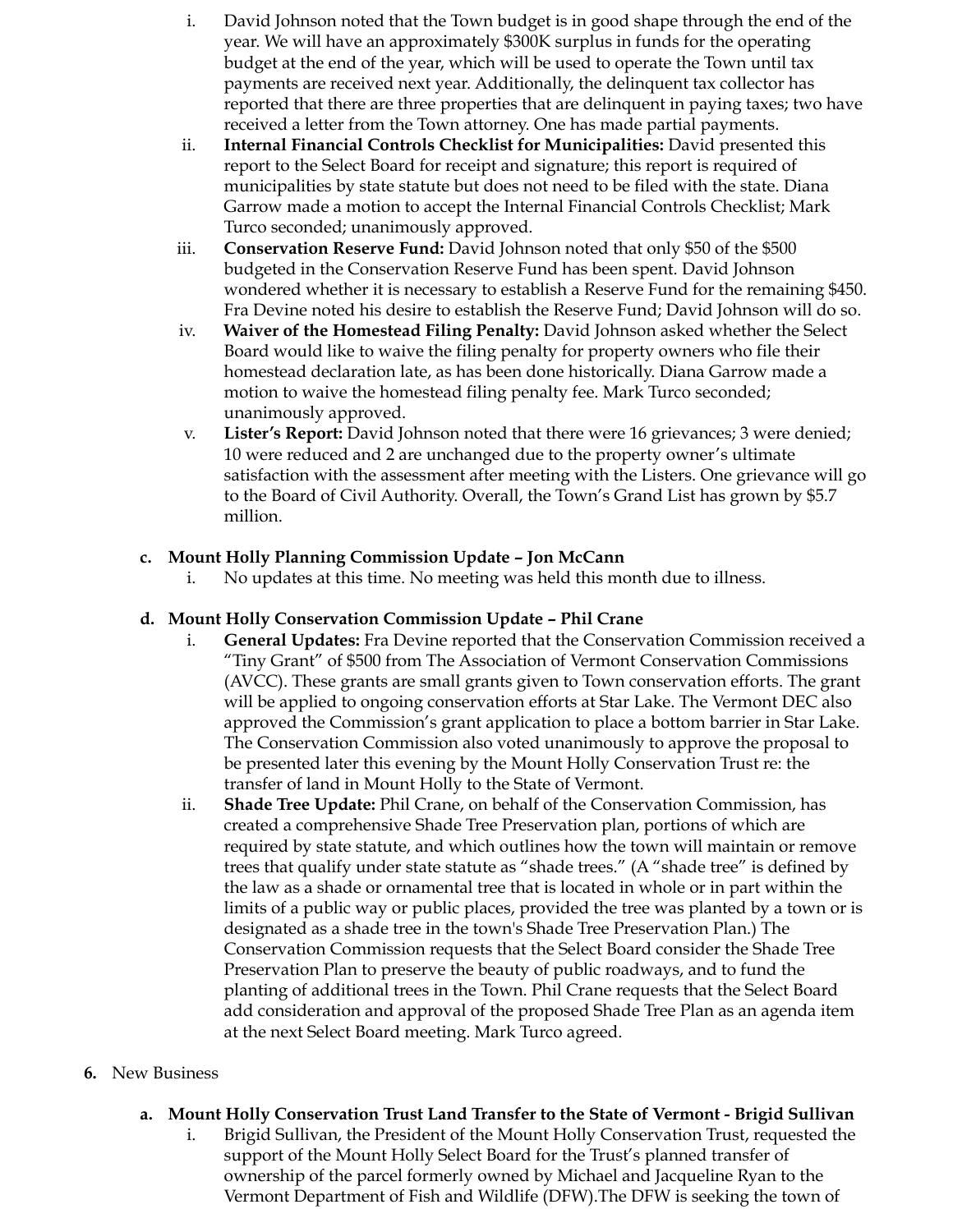Mount Holly's support for its proposed acquisition of a 238-acre parcel, which will be part of a proposed 449-acre Wildlife Management Area (WMA). MHCT acquired this parcel and an abutting 210.9-acre parcel in Weston and on the border of Mt. Holly with frontage on Rt. 100. MHCT purchased the property earlier in 2022, with the intent to transfer it to DFW for the creation of a new WMA. The WMA will be open to the public for hunting, trapping, angling, birding, hiking, cross country skiing, and snowshoeing. Plans for a public parking area, signage and trails are in the works for the property. The property will be stewarded by DFW, with other planned management activities including invasive species control and timber harvest to promote wildlife habitat. This is a landlocked parcel that is on the Mount Holly side of the disputed town line with the Town of Ludlow. The State of Vermont is the owner of the Ludlow parcel adjacent to this parcel. State ownership of this contested parcel will forever remove that dispute from future contested issues facing the Town of Mount Holly. DFW ownership of this parcel as a WMA adjacent to the Okemo State Forest will provide better public access to the State Forest and ensure the land is open in perpetuity to our citizens.

- ii. Lori Doolittle, the benefactor of the Trust's conservation and transfer efforts, offered some history of her family's connection to Vermont and her reasons for supporting the MHCT's efforts to transfer the land to the DFW for wildlife management.
- iii. Will Duane of the Department of Fish and Wildlife (Land Acquisition Coordinator) offered further detail on the proposed transfer of the parcel to the State of Vermont. He explained that WMAs are similar to state parks, in that they are owned by the DFW, but they are acquired primarily for wildlife habitat and public access. They do some limited mowing, cutting and logging in WMAs, but generally leave the land wild, as the primary goal for a WMA is the encouragement of wildlife habitat management; the properties are kept open to the public for hiking, cross-country skiing, hunting, and other dispersed recreational activities. Creation of a parking area and/or maintenance of culverts may be done. The primary wildlife management for this area is securing stable and safe wildlife passage, north to south, specifically for black bears. Will Duane also noted that the transfer will have only minimal impact on the Town's property tax receipts. DFW takes the assessed value of the land in the year it was required, and multiplies that value by the current municipal tax rate. The DFW's initial payment to the town on this property would be \$1,032.90 in the first year. He further noted that the DFW is required by statute to notify towns of its intent to acquire land; it seeks to go beyond notification to seek the affirmative support of the town for the acquisition; it must also notify the governor.
- iv. Tim Morton, the Stewardship Forester at the Vermont Agency of Natural Resources, Department of Forests, noted that there is already a road system within the property in question; these are gravel roads that are in disrepair; repairs would be made to the road system in as far as that would enhance public access; failed roads in the hills would be water-barred as needed.
- v. Dennis Devereux noted that the Town should understand how the transfer of the land might affect the Grand List. Will Duane answered that in terms of the Grand List value; the property's value is locked in at the time of the acquisition, and is established by the assessed value at the time of the acquisition (2022). The value of the property as assessed by the Town would still be reassessed when the Town does a reappraisal. David Johnson noted that the current annual property tax on the property is about \$800; this includes the education fund. David Johnson noted that the difference between the taxes the town currently receives on the property and what it would receive in the PILOT tax payment from the DFW, would be approximately \$100.
- vi. Will Duane reiterated that the state is requesting the Town's support and noted that he provided a template letter of approval; a motion by the Select Board is also sufficient for state statutes. Mark Turco made a motion to accept the proposal as written, Jeff seconded the motion; unanimously approved.

### **b. Notice of Initial Act 250 Application Filing**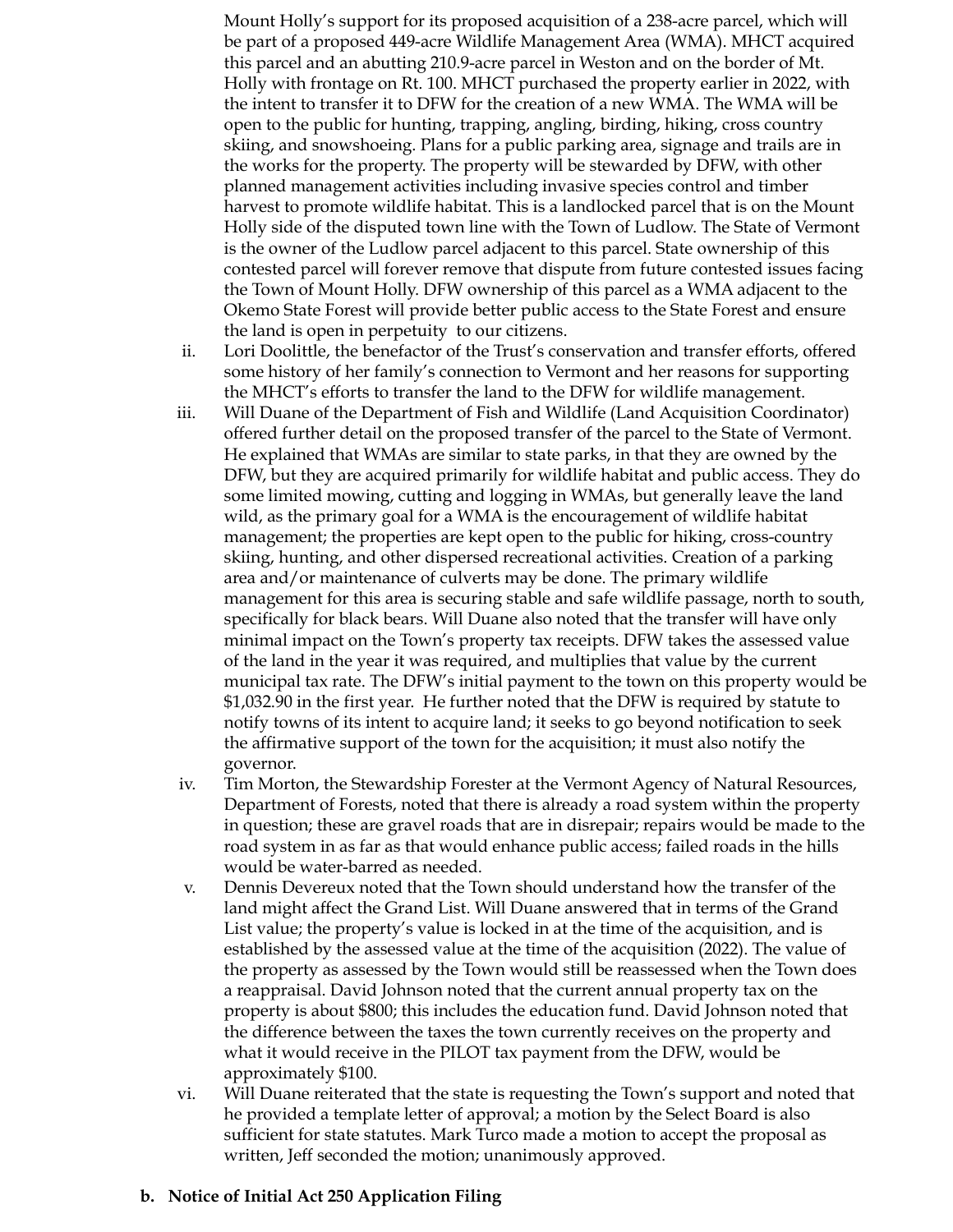i. The Select Board noted that Green Mountain Power (GMP) has filed an Act 250 application for electrical line work at 1358 Shunpike Road, as well as a Proposed Land Use Permit for pole and line relocations on: Shunpike Road/Syria Spur. Zina Gates noted that she is pleased with GMP's similar work on the poles and lines on Gates Road.

## **c. Vermont DEC Aquatic Nuisance Control (ANC) Permit**

i. The Select Board will coordinate with the Nineveh Foundation and the Conservation Commission to submit the ANC for both Lake Nineveh; to this end, Caitlin will forward the Permit to Fra Devine and the Conservation Commission.

## **d. Upcoming Town Appointments**

- i. **Health Officer FY23**: Tim Bickford did not express interest in continuing in the position. The opening will be posted in the Newsflash and Chit Chat and the appointment will be made at the next regular Select Board meeting.
- **ii. Road Foreman FY23:** Jeff Chase made a motion to appoint Clinton Woolley as Road Foreman FY23; Diana Garrow seconded; unanimously approved.
- **iii. Rutland Regional Planning Commission Rep & Alternate FY23:** Jon McCann and Ryan Harder are current rep and alternate for FY22; the term expires at the end of June. The opening will be posted in the Newsflash and Chit Chat and the appointment will be made at the next regular Select Board meeting.
- **iv. Rutland Regional Transportation Council Rep & Alternate FY23:** Jeff Chase made a motion to appoint Clinton Woolley as the RRTC Rep for FY23; Diana Garrow seconded; unanimously approved. The opening for the alternate will be posted in the Newsflash and Chit Chat and the appointment will be made at the next regular Select Board meeting.
- **e. Cemetery Mowing Bids Received - Dennis Devereux:** Two bids were received to mow the Packer cemetery; Mr. Devereux recommends accepting the bid from Craig Russell, the lower of the two. Diana Garrow made a motion to accept the bid from Craig Russell to mow Packer Cemetery at a rate of \$160/month, for five months; Jeff Chase seconded; unanimously approved.

## **f. Purchase of Excavator for Highway Department**

- i. The Select Board further discussed the purchase of an excavator for the Highway Department. Clinton Woolley noted that when the Town is fulfilling its Better Roads grants, the Town can charge \$77.43/hour for the excavator; this year, the grant was \$17,000; this represented 60 hours of work. Jeff Chase further noted that the machine cost is also justified by the reduction in current costs of hiring out culvert replacement.
- ii. Mark Turco made a motion for the Town to purchase the excavator as described, with the funding structure proposed by David Johnson; Jeff Chase seconded motion; unanimously approved.
- **7.** Ongoing & Old Business

# **a. Dog License Registration for Unregistered Dogs**

i. Town Clerk Carol Garrow-Woolley noted there are 160 previously registered dogs that are not yet registered. Diana Garrow noted that the work of reconciling this list falls under the duties of the Animal Control Officer; Mark Turco agreed; Caitlin will notify the Animal Control Officer of this request from the Select Board. The reminder notice will continue to run in the Chit Chat and on the Town website; Caitlin will also post to public places and notify Animal Control Officer of the postings.

# **b. Old Turnpike Rd - Blais Lighting Concern Update**

i. Jeff Chase noted that Mike Blais has provided plans for altering the lighting on Old Turnpike Road, to move it out of the public right-of-way. Amy Turco asked Mike Blais whether the new light being installed will be as bright as the current light,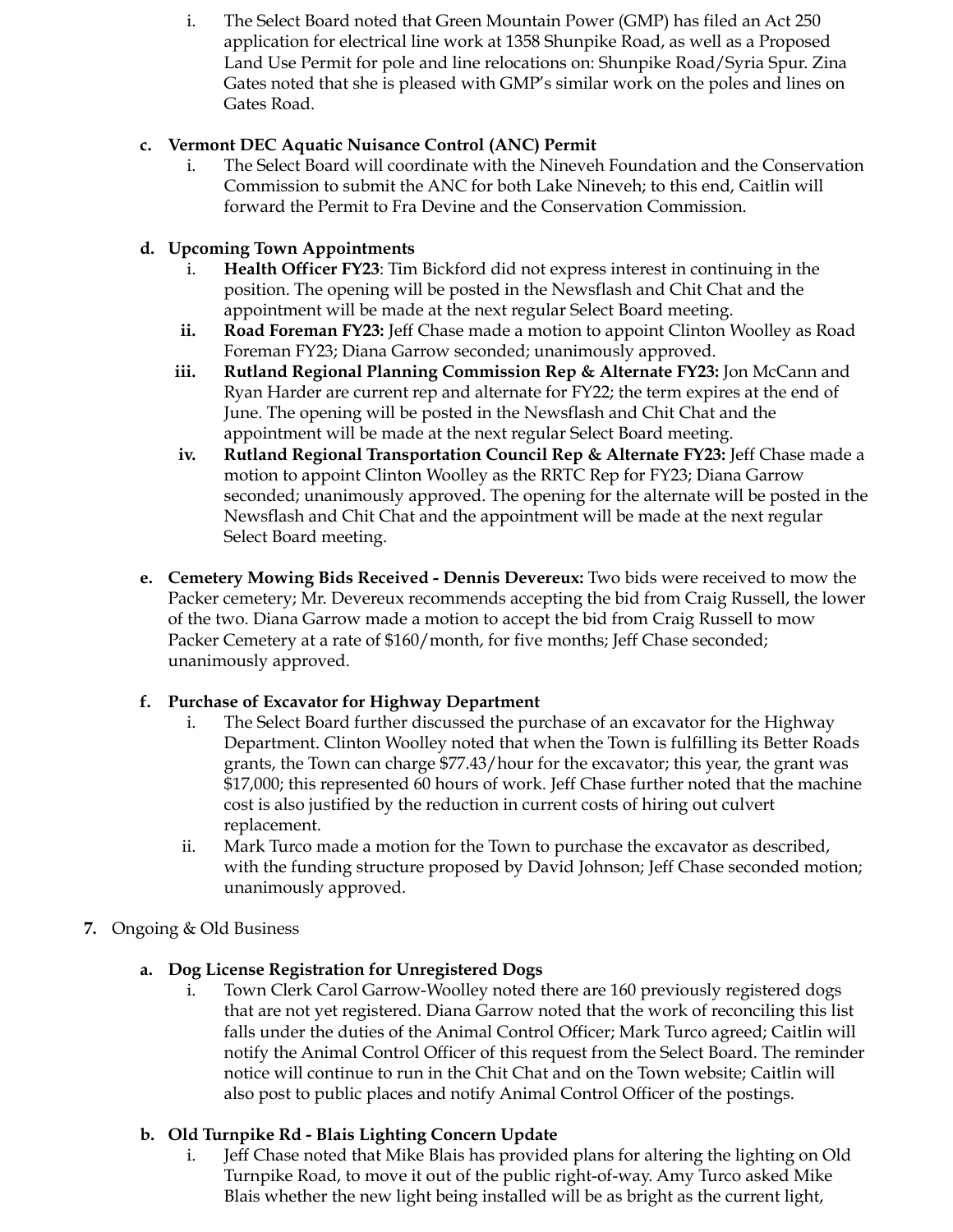which can blind oncoming traffic. Mr. Blais noted that the new light will not impede drivers' vision; it will be similar in intensity and directionality to a highway street light; it has zero effect on the driver's upper field of vision, as it is directional. The wattage of this bulb will be lower than the current one; it will be a 120-watt LED bulb. (The one that is there currently is a flood light.) Elevation of this light will be at 22', rather than the current 14' foot elevation. Ms. Turco thanked Mr. Blais for altering the light. No further concerns were expressed by members of the public or the Select Board.

## **c. Historic Village & Speed Limit Signage Update**

i. Jeff Chase will lead coordination of sign enforcement with the Sheriff and ordering of posts and signs. Costs are roughly \$2,500 for posts and less than \$1,000 for the signs. Clinton Woolley stated that once posts are delivered, it will likely be a few days to install; he and Jeff Chase will coordinate on ordering and installation. Caitlin noted that the Select Board received a letter from Paul Frazier encouraging the final installation of the signs and offering to help.

## **d. Star Lake Cyanobacteria Signage and Water Testing Update**

i. Jeff Chase noted that he is coordinating with Health Officer Tim Bickford re: testing Star Lake for E.coli during the summer months; he will also coordinate with Jim Corven on the Conservation Commission re: water testing and cyanobacteria signage at the lake.

## **e. Junk Ordinance Enforcement Updates**

- i. Certified letters were sent by the Select Board to the two property owners, on Belmont Road, and on Shunpike Road, who were deemed to be in violation of the Junk Ordinance at the May meeting. Jeff Chase also talked with the property owners in violation of the Junk Ordinance on Route 103. These latter property owners are making progress toward meeting the standard of the ordinance. In addition, the Belmont Road property has been cleaned up.
- ii. Some progress is being made toward cleaning up the property known as the Blue Spruce Inn; the Select Board will send a reminder letter urging further progress toward cleanup until the property is in compliance with the Ordinance.
- iii. The Select Board will also send a reminder letter to Grover Taylor urging further progress toward cleanup of his property.

## **f. Board of Adjustment Appointments**

i. Diana Garrow read the Resolution to establish a Board of Adjustment for the Town of Mount Holly. Jeff Chase made a motion to adopt the Resolution to establish a Board of Adjustment for the Town of Mount Holly; Diana Garrow seconded. The appointees were designated as Jim Seward, Christine Pratt and Stephen Michel. The alternates are Dennis Devereux and David Johnson. Unanimously approved. Dennis Devereux requested further instruction from the Select Board on the duties of the BOA; Mark Turco agreed that further details can be sent.

## **8.** Citizen Comments

- a. Chris Pratt asked whether a new Town appraiser would be hired. David Johnson said the decision had not yet been made.
- b. Dennis Devereux asked that the Select Board vote on the removal of Scampsville Road from the town's road list, so that the state highway will remove the highway sign. This item will be added to the agenda for the next Select Board meeting.
- c. Dennis Devereux also noted that the Odd Fellows Hall is the backup emergency management site (the school is the first site). The Hall building is in need of repairs for sill rot and other maintenance; Dennis asked that perhaps some ARPA funds can be allocated to support building repairs given its designation as an emergency management site, and a community gathering space. He offered the opportunity for the Select Board to come to do a site visit.